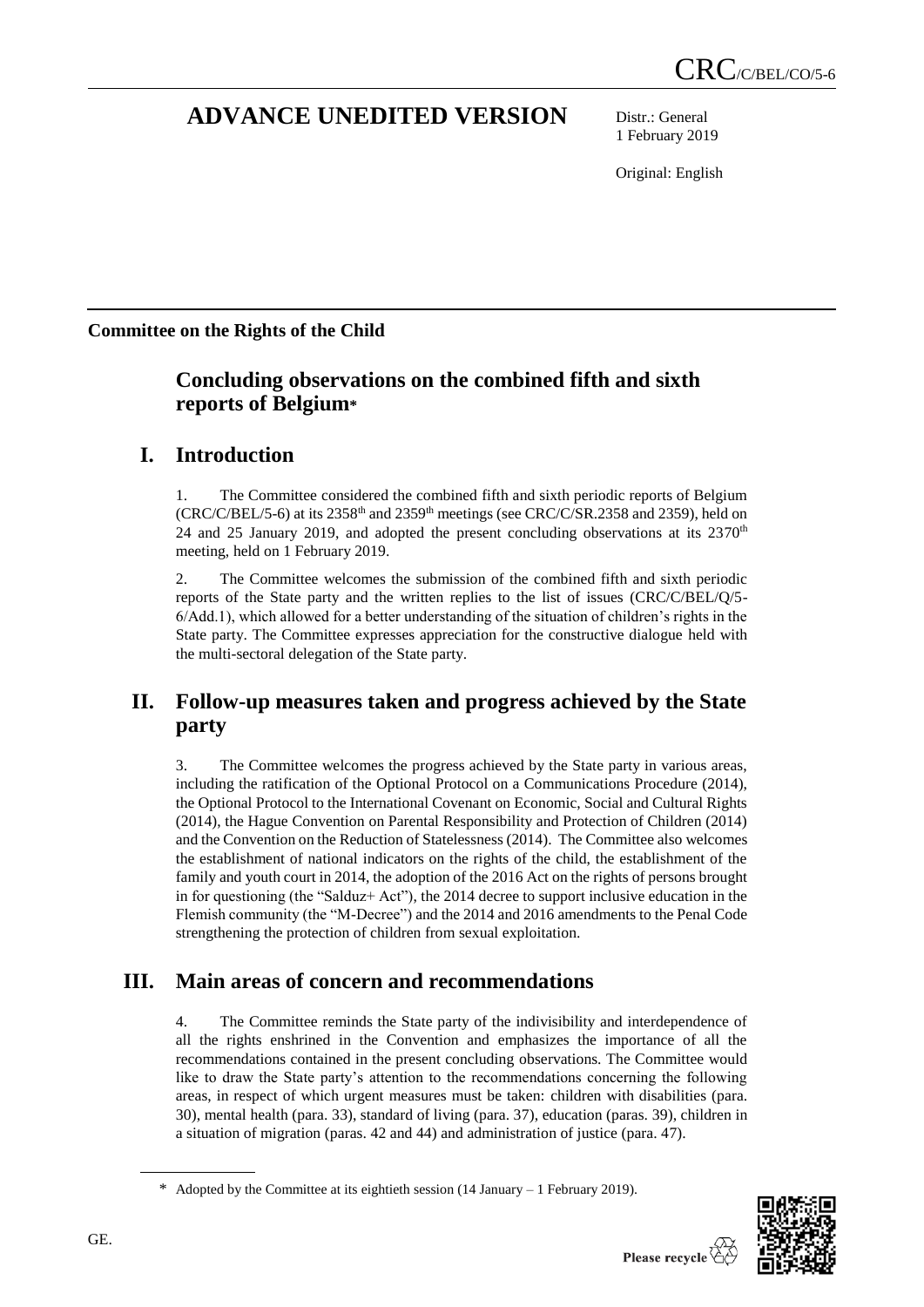5. The Committee recommends that the State party ensure the realization of children's rights in accordance with the Convention and its Optional Protocols throughout the process of implementing the 2030 Agenda for Sustainable Development. It also urges the State party to ensure the meaningful participation of children in the design and implementation of policies and programmes aimed at achieving the 17 Goals as far as they concern children.

## **A. General measures of implementation (arts. 4, 42 and 44 (6))**

## **Reservations**

6. **The Committee reiterates its previous recommendations (CRC/C/15/Add.178, para.7 and CRC/C/BEL/CO/3-4, para.10) to consider withdrawing its declaration regarding articles 2 and 40 of the Convention.** 

#### **Legislation**

7. **The Committee welcomes the adoption of the 2018 Code on the prevention, the assistance to and the protection of young persons in the French community. It also welcomes the fact that the new legislation and regulations regarding children in the Flemish community are subjected to child rights impact assessment (JoKER) and poverty tests and recommends that this practice be implemented systematically countrywide, for all laws and regulations that affect children directly or indirectly.**

#### **Comprehensive policy**

8. **Noting that the 2015-2019 action plans on children's rights adopted by the Flemish and French Communities, and the 2016-2019 action plan on children's rights adopted by the Walloon Region are about to end, the Committee recommends that the State party continue its efforts to elaborate updated plans for next years and urges the State party to prepare a comprehensive policy on children at the federal level that encompasses all areas covered by the Convention and reflects regional dynamics.**

#### **Coordination**

9. **The Committee recommends that the State party improve the coordination of the implementation of the Convention, including by:** 

(a) **strengthening the mandate of the National Commission for the Rights of the Child to coordinate relevant activities and mechanisms established at the federal, Community, regional and local levels; and** 

(b) **clearly defining roles and responsibilities of the mechanisms involved in the implementation of the Convention at these levels.** 

#### **Allocation of resources**

10. **While welcoming the State party's efforts to introduce "child budgeting," the Committee regrets that this approach is not used systematically and remains concerned that budget allocation to children remains inadequate, specifically with regard to children in vulnerable situations, and lacks transparency. It is furthermore concerned at a persistently high level of child poverty, marked by regional disparities. Referring to its general comment No. 19 (2016) on public budgeting for the realization of children's rights, the Committee reiterates its previous recommendations (CRC/C/BEL/CO/3-4, para.20) and urges the State party to:** 

(a) **Utilize a child-rights approach in the elaboration of the State budget, by implementing a tracking system for the allocation and the use of resources for children throughout the budget. This tracking system should also be used for impact assessments on how investments in any sector may serve the best interests of the child, ensuring that the different impact of such investment on girls and boys is measured;**

(b) **Ensure transparent and participatory budgeting through public dialogue, especially with children and for proper accountability of local authorities;**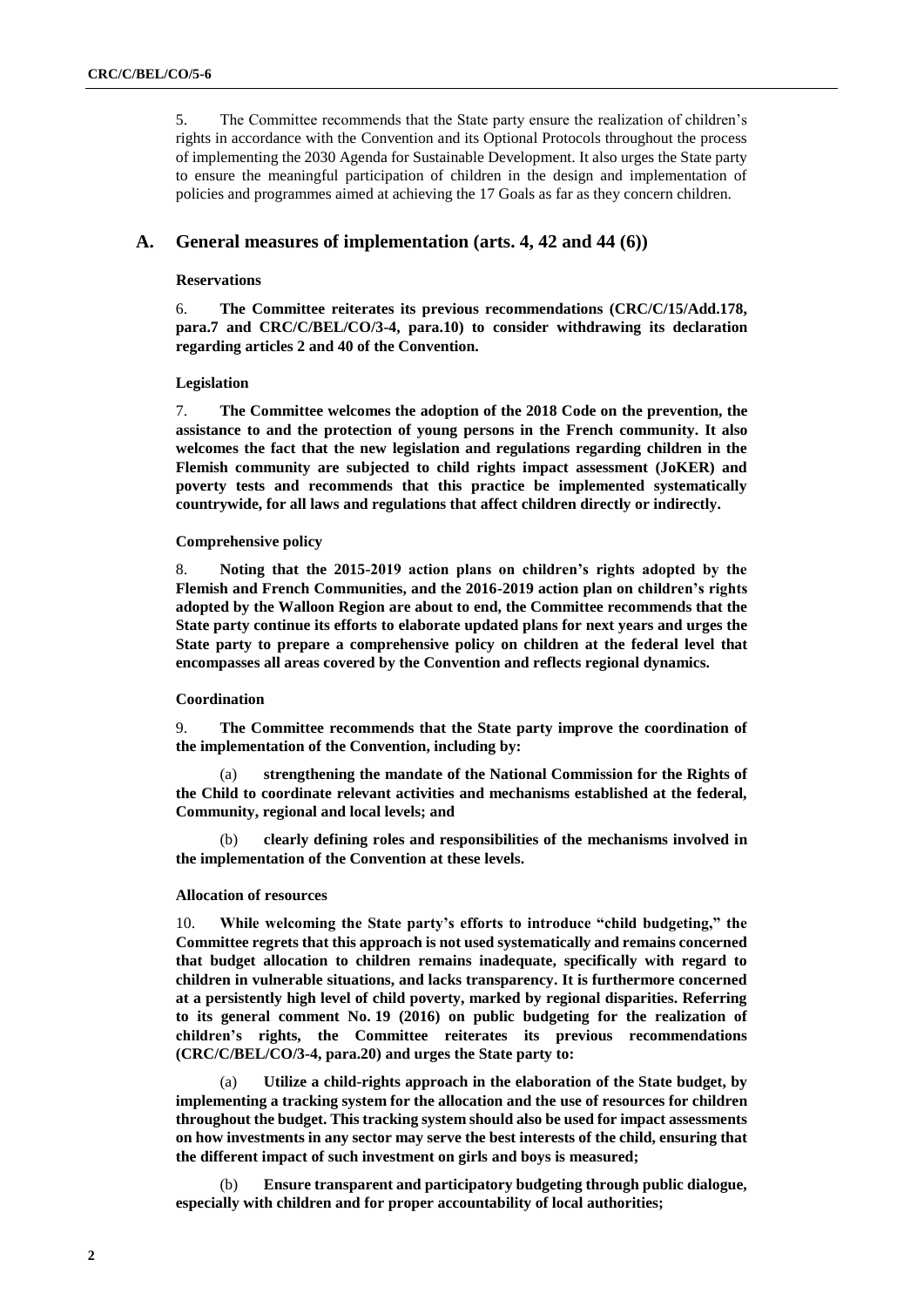(c) **Define budgetary lines for all children, with special attention to those in disadvantaged or vulnerable situations and ensure that those budgetary lines are protected even in situations of economic crisis, natural disasters or other emergencies.** 

## **Data collection**

11. **While welcoming the establishment of 40 national indicators on children's rights, the Committee regrets that data collection remains fragmented and that children in most vulnerable situations, such as children in poverty, children with disabilities and children separated from parents, have not been included in such indicators. With reference to its general comment No. 5 (2003) on general measures of implementation, the Committee encourages the State party to:** 

(a) **Improve its centralised data collection system, including by reviewing the national indicators on the rights of the child that should cover all areas of the Convention and be disaggregated by age, sex, ethnic and national origin, urban or rural area, geographic location, disability, migration and socioeconomic status, in order to facilitate analysis on the situation of all children;**

(b) **Ensure that the data and indicators are shared among the ministries concerned and used for the formulation, monitoring and evaluation of laws, policies and programmes for the effective implementation of the Convention and its Optional Protocols.** 

#### **Independent monitoring**

12. **With reference to its previous concluding observations (CRC/C/BEL/CO, 3-4, para. 18), the Committee recommends that the State party establish an independent human rights body at the federal level in compliance with the Paris Principles and ensure coordination between this institution and the ombudspersons.** 

#### **Dissemination, awareness-raising and training**

13. **While noting the measures taken to improve the knowledge of children on the Convention in particular by its integration in education for citizenship in democratic society, the Committee encourages the State party to continue to ensure that the Convention provisions are widely known, understood and applied in particular by:** 

(a) **Strengthening training of relevant stakeholders, including teachers, lawenforcement officials, judges, lawyers, health-care professionals and social workers, and children;**

(b) **Integrating interdisciplinary children's rights education into curricula at all levels of education.** 

### **Children's rights and the business sector**

14. **The Committee welcomes the establishment of the Belgian forum on Children's Rights and Business Principles, the State party's efforts to develop a national plan for business and human rights and its support to the UNICEF initiative on Children's Rights and Business Principles. With reference to its general comment No. 16 (2013) on the impact of the business sector on children's rights and to the Guiding Principles on Business and Human Rights, the Committee recommends that the State party:** 

(a) **Establish and implement regulations to ensure that the business sector complies with international and national human rights, labour, environment and other standards, particularly with regard to children's rights;** 

(b) **Establish a clear regulatory framework for the industries operating in the State party to ensure that their activities do not negatively affect human rights or endanger environmental and other standards, especially those relating to children's rights.**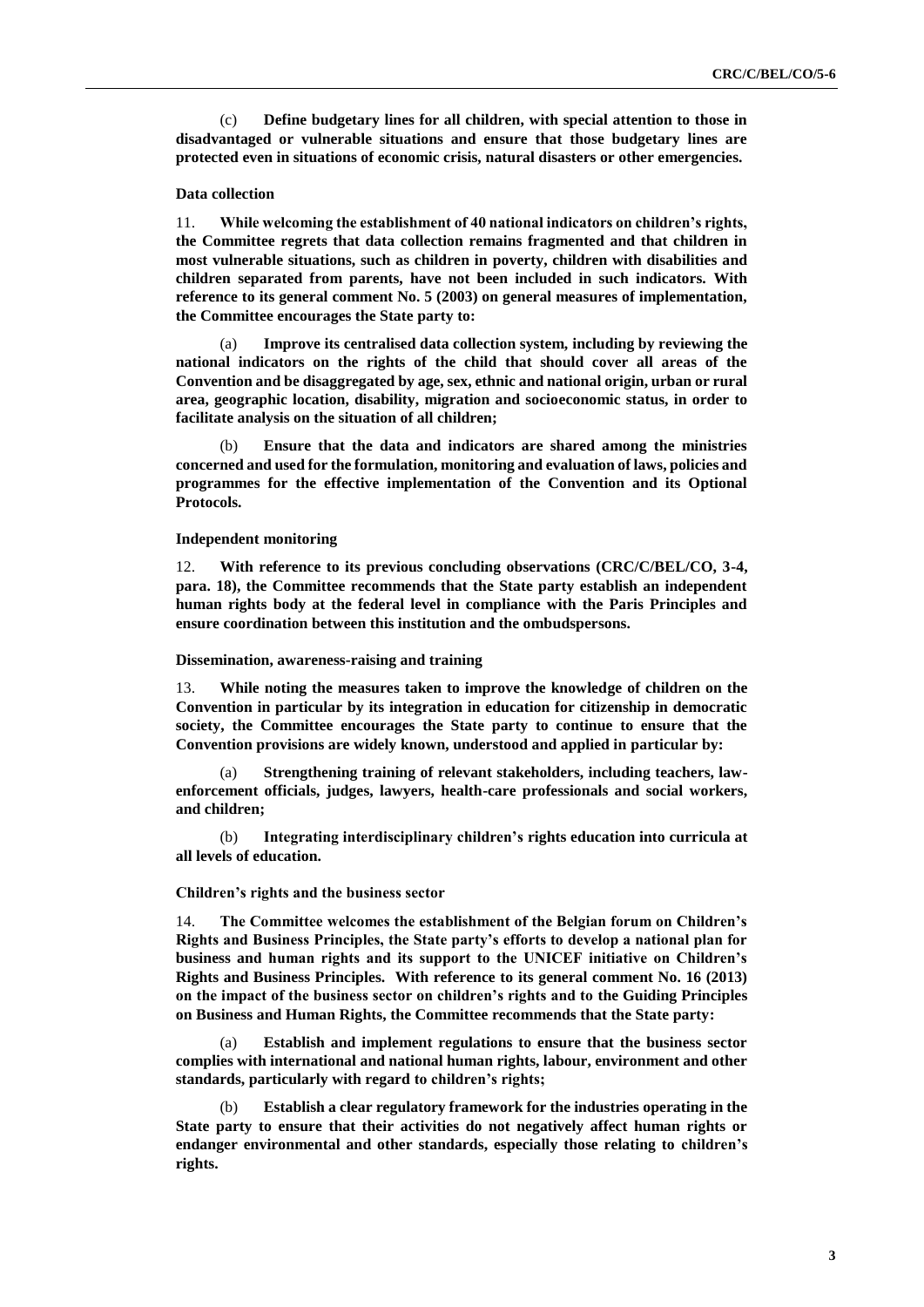# **B. Definition of the child (art. 1)**

15. **The Committee recommends that the State party amend its Civil Code to remove all exceptions that allow marriage under the age of 18 years.**

## **C. General principles (arts. 2, 3, 6 and 12)**

## **Non-discrimination**

16. **The Committee remains concerned that children living in poverty and children with disabilities remain subjected to discrimination, in particular with regard to access to healthcare, education, housing and leisure. It is also concerned at prejudice, stereotypes and hatred of children with a migrant background particularly after the terrorist attacks in 2014-2016. Taking note of target 10.3 of the Sustainable Development Goals, the Committee reiterates its previous recommendation (CRC/C/BEL/CO/3-4, para. 32) and calls on the State party to adopt and implement a comprehensive strategy addressing all forms of discrimination and to strengthen its efforts to combat radicalisation of children and hate speech, including with regard to children in vulnerable situations.**

#### **Best interests of the child**

17. **The Committee is concerned that although the principle of the best interests of the child is integrated in the newly adopted laws, this principle is still not systematically implemented in the decisions regarding children in vulnerable situations and therefore, with reference to its general comment No 14 (2013) on the right of the child to have his or her best interests taken as a primary consideration, recommends that the State party:** 

(a) **Strengthen its efforts to ensure that this principle is consistently interpreted and applied in decisions concerning migrant and refugee children, children in alternative care, in education and health measures;**

(b) **Develop procedures and criteria to provide guidance to all relevant persons in authority for determining the best interests of the child in every area and for giving it due weight as a primary consideration.**

#### **Right to life, survival and development**

18. **The Committee reminds the State party of the need to ensure the fullest possible review and control of decisions for euthanasia in relation to children, including by a judge, to guarantee that such decisions were not the subject of undue influence or misapprehension.** 

#### **Respect for the views of the child**

19. **In accordance with paragraph 21 of its general comment No. 12 on the right of the child to be heard, the Committee "emphasizes that article 12 imposes no age limit on the right of the child to express her or his views, and discourages States parties from introducing age limits either in law or in practice which would restrict the child's right to be heard in all matters affecting her or him." The Committee recommends that the State party:** 

(a) **Improve participation of all children in particular by abolishing any age limit on the right of children to express their views in all issues concerning them, in legislation and ensure that due weight is given to their views according to their age and maturity;** 

(b) **Ensure that children at schools and in situations of migration are given enough opportunities to express their views and that these views are taken seriously;** 

(c) **Continue to involve children, particularly in vulnerable situations, in local public consultations and ensure the impact of the opinion of children on local policies.**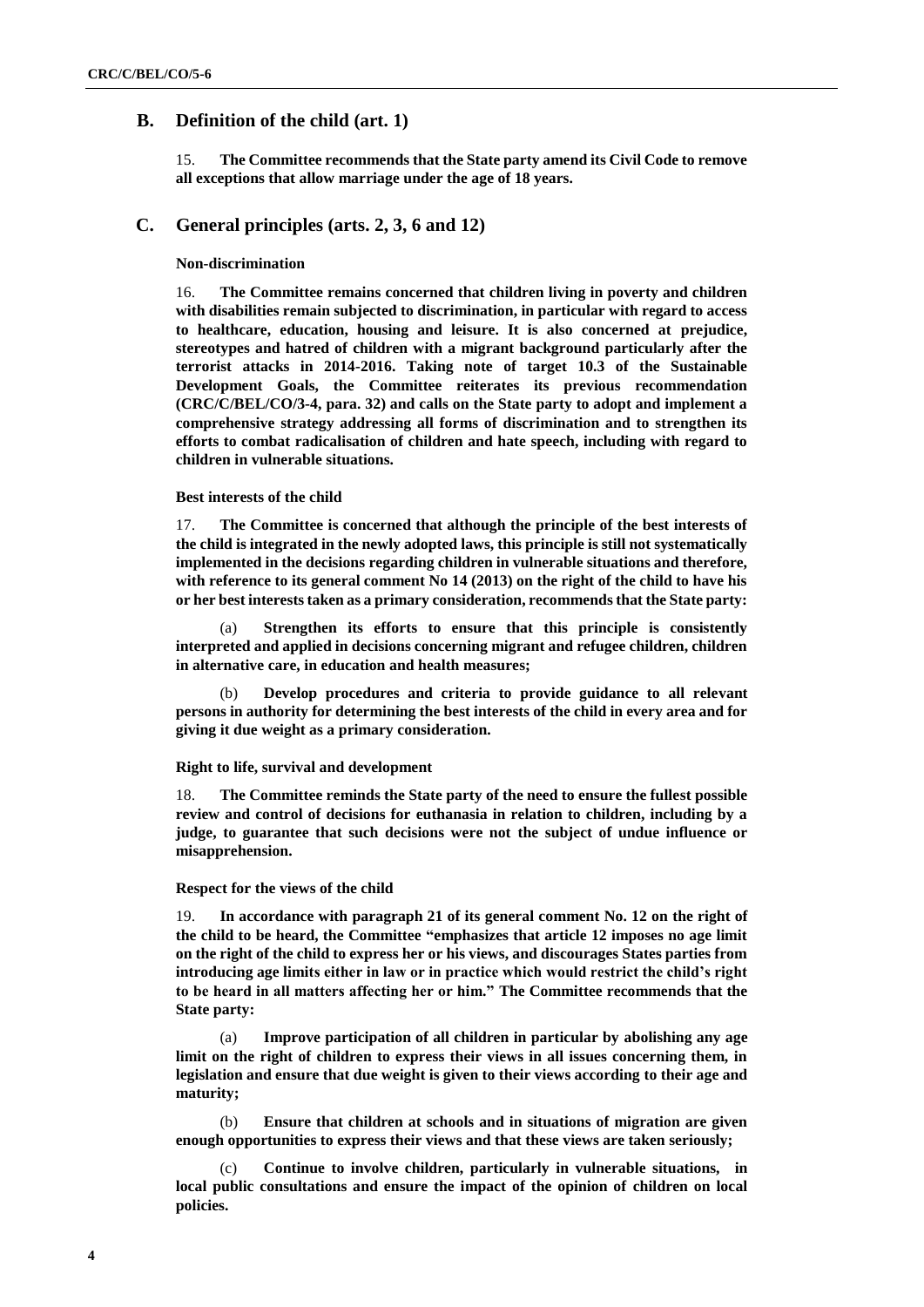# **D. Civil rights and freedoms (arts. 7, 8, and 13-17)**

### **Right to identity**

20. **The Committee recommends that the State party carry out a legislative review to consider access to information about their origins for children born through assisted reproduction.**

## **Freedom of thought, conscience and religion**

21. **The Committee is concerned at reports that the possibility let to schools to ban wearing religious symbols, like an Islamic headscarf, stigmatises and discriminates against children, particularly girls of Muslim faith, and influences their choice of school, further studies and employment. The Committee recommends that the State party take all necessary measures to ensure the full implementation of the rights of the child to freedom of thought, conscience and religion and to non-discrimination.**

## **E. Violence against children (arts. 19, 24 (3), 28 (2), 34, 37 (a) and 39)**

## **Corporal punishment**

22. **Noting the Flemish Act on the status of minors in youth care (2004) already explicitly prohibits corporal punishment in alternative care, the Committee regrets that the Bill to amend article 371/1 of the Civil Code has not been approved and with reference to its general comment No. 8 (2006) on corporal punishment, the Committee reiterates its previous recommendation (CRC/C/BEL/CO3-4, para. 40) and urges the State party to:**

(a) **Explicitly prohibit corporal punishment, however light, by law, at home and in alternative care in the whole country;**

(b) **Promote positive, non-violent and participatory forms of child-rearing and discipline, including through awareness-raising programmes and campaigns, targeting children, parents and childcare professionals.** 

#### **Abuse and neglect**

23. **The Committee notes with regret that child abuse, including domestic violence, is underreported and insufficiently documented in the State party. Referring to its general comment No. 13 (2011) on the right of the child to freedom from all forms of violence and target 16.2 of the Sustainable Development Goals, the Committee recommends that the State party:**

(a) **Strengthen data collection in order to formulate a comprehensive strategy for preventing and combating child abuse and neglect;** 

(b) **Allocate adequate human, technical and financial resources to implement long-term programmes for addressing the root causes and reporting cases of violence, abuse and neglect against children;** 

(c) **Strengthen coordination between administrations and institutions at the federal, regional and Community levels, and train the professionals concerned to identify and adequately respond to cases of child abuse and neglect, taking into account the gender perspective;**

(d) **Encourage community-based programmes aimed at preventing and tackling domestic violence, child abuse and neglect, including by involving former victims, volunteers and community members, and providing training and support to them;**

(e) **Ensure the provision of support services, including shelter, to child victims and whenever appropriate, their parents.**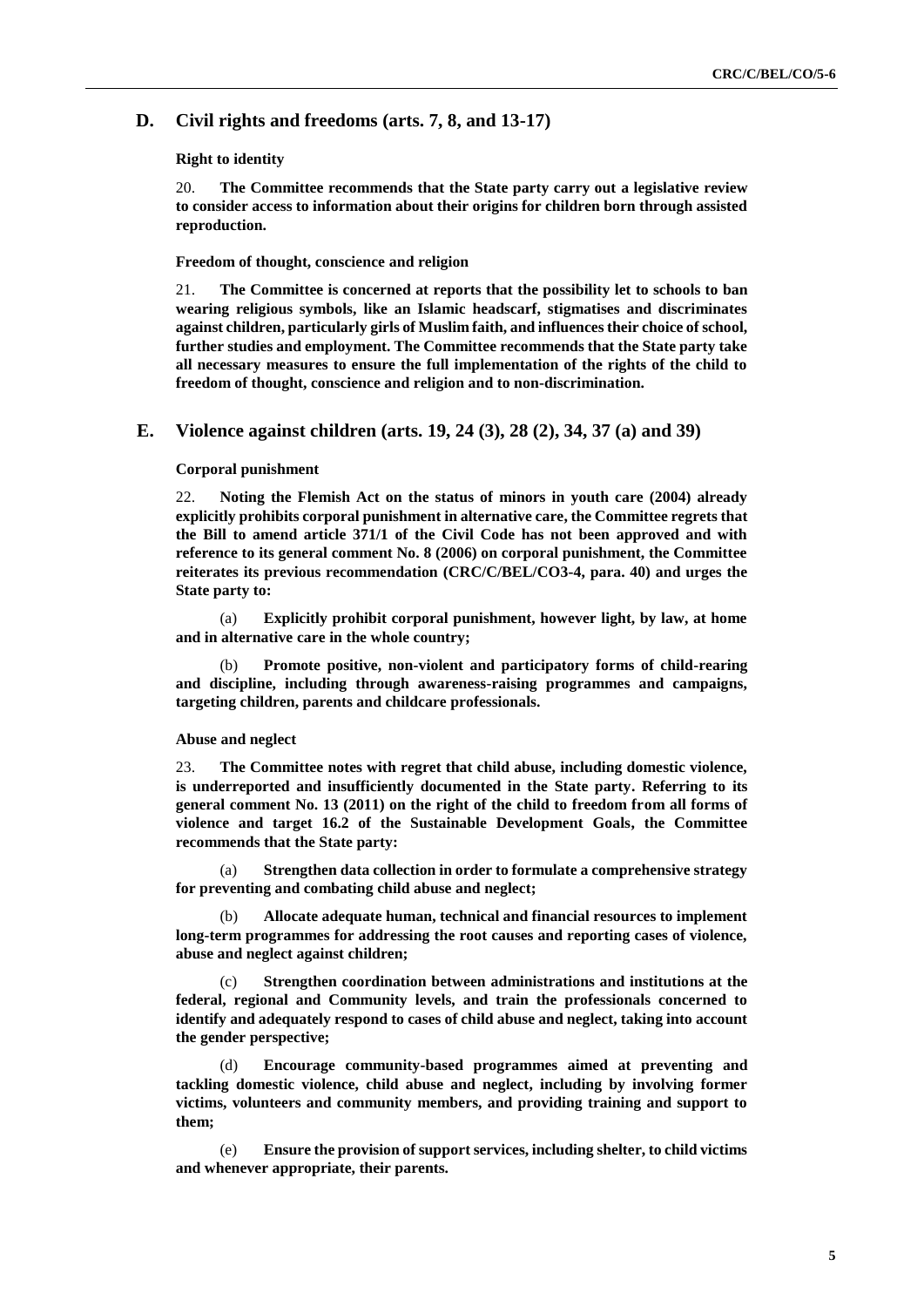#### **Sexual exploitation and abuse**

24. **While welcoming measures to curb child exploitation and abuse, including the adoption of the 2014 law prohibiting sexism in public spaces, the National Action Plan (2015-2019) to Combat all Forms of Gender-Based Violence and the National Security Plan (2016-2019), the Committee is concerned that sexual harassment in public spaces is commonplace and sexual abuse by religious personnel in the Catholic church, appears to be persistent, according to the Adriaenssens Commission Report. The Committee recommends that the State party:** 

(a) **Establish a national database of cases of sexual exploitation and abuse and on its basis adopt a national action plan for preventing and combating all forms of child sexual exploitation and abuse and harmonise related action plans at the Community and regional levels; as well as mechanisms to monitor and evaluate the action plans;** 

(b) **Expedite the adoption of the new criminal legislation to combat all offences infringing sexual integration and self-determination of children;** 

(c) **Strengthen the alternative measures to prevent sexual abuse of children by members of the religious personnel and to support the victims such as arbitration centres;** 

Conduct awareness-raising activities to combat the stigmatization of **victims of sexual exploitation and abuse, including incest, and ensure accessible, confidential, child-friendly and effective reporting channels for such violations;** 

(e) **Ensure the development of programmes and policies for the prevention, recovery and social reintegration of child victims;**

(f) **Protect children from further abuse by ensuring that persons convicted for abuse of children are deterred from having contact with children in their professional capacity.**

### **Harmful practices**

25. The Committee notes with concern that:

(a) Child marriage and female genital mutilation, prevalent among populations with a migrant background, remain underreported;

(b) Intersex children are subjected to medically unnecessary surgeries and other procedures.

26. **With reference to joint general recommendation No. 31 of the Committee on the Elimination of Discrimination against Women/general comment No. 18 of the Committee on the Rights of the Child on harmful practices (2014) and taking into account target 5.3 of the Sustainable Development Goals, the Committee urges the State party to:** 

(a) **Strengthen awareness-raising campaigns and programmes on the harmful effects of child marriage and female genital mutilation on the physical and mental health and well-being of girls;** 

(b) **Provide training for civil servants, teachers, judges, law-enforcement officers and social workers on the identification of potential victims of child marriage;**

(c) **Establish protection schemes and care programmes for victims of child marriage and female genital mutilation, including those who file a complaint;**

(d) **Allocate adequate human, financial and technical resources to prevent and combat female genital mutilation and ensure coordination of efforts between different levels of governance;**

Prohibit the performance of unnecessary medical or surgical treatment on **intersex children where those procedures can be safely deferred until children are able to provide their informed consent; ensure that intersex children and their families have**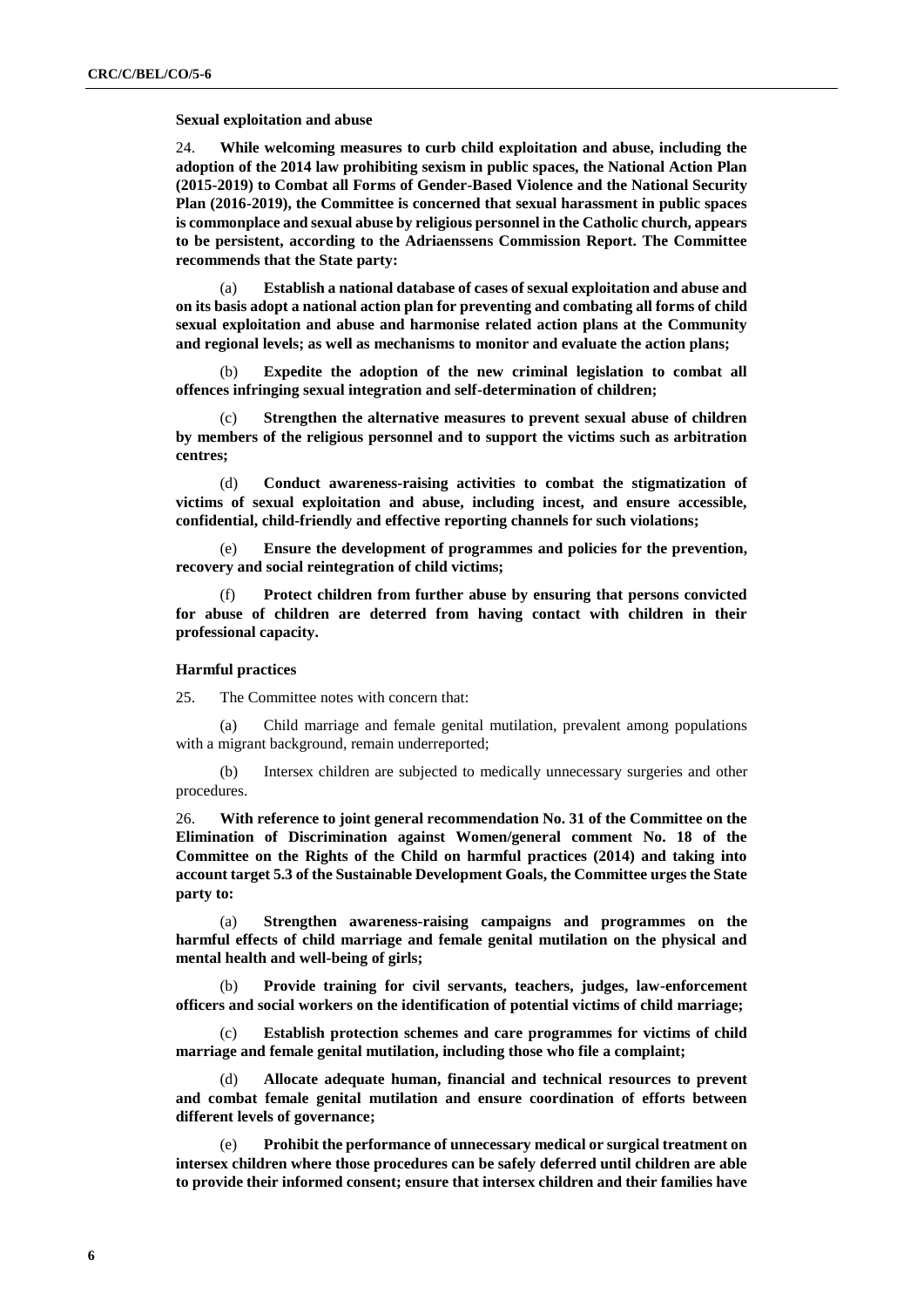**access to adequate counselling and support and to effective remedies, including by lifting the statute of limitations.** 

# **F. Family environment and alternative care (arts. 5, 9-11, 18 (1) and (2), 20-21, 25 and 27 (4))**

## **Family environment**

27. **The Committee notes that the demand for day-care facilities, including for children with disabilities and for children from most disadvantage families, remains unmet. The Committee recalls its previous recommendation (CRC/BEL/CO/3-4, para.45), calling on the State party to increase the capacity, flexibility and quality of childcare services, while ensuring their accessibility to all children, including by increasing subsidised care and improving training of the relevant staff, especially in the French Community.** 

#### **Children deprived of a family environment**

28. **While welcoming the various programmes taking place in Flander,s in the French Community and in the Walloon Region, to prevent institutionalisation, the Committee notes with concern that institutional care still remains the first response to children in need of care, particularly for children with disabilities, children from socially and economically disadvantaged families and for very young children. Referring to the Guidelines for the Alternative Care of Children (see General Assembly resolution 64/142, annex), the Committee recommends that the State party:**

(a) **Support and facilitate family-based care for all children, including those from disadvantaged families;** 

(b) **Revise the Law of 19 March 2017 with a view to reinforcing the position of parents whose child has been placed in foster care and ensure the right of the child to maintain personal relations and direct contact with both parents on regular basis, if in his or her best interests;** 

(c) **Ensure that adequate human, technical and financial resources are allocated to alternative care centres and relevant child protection services, in order to facilitate the rehabilitation and social reintegration of child residents and to improve and develop the skills of foster parents and families and professional specialized carers.** 

# **G. Disability, basic health and welfare (arts. 6, 18 (3), 23, 24, 26, 27 (1)-(3) and 33)**

#### **Children with disabilities**

29. While welcoming the adoption of the 2014 decree to support inclusive education (M-Decree) that has resulted in decrease in the number of children in segregated education, the Committee is concerned that:

(a) The State party lacks data on the exact number of children with disabilities and a coordinated approach to disability;

(b) The support for families to provide care for children is insufficient thus leading to a high level of institutionalisation and the PLF (Person Linked Financing) in Flanders will only be implemented to "mineurs" from 2020 on;

(c) In the French Community, there has been an increase in the number of children in specialised education and mainstream schools critically lack adaptation;

(d) Waiting time for PAB may take up to 10 years and PAB amounts do not meet care needs;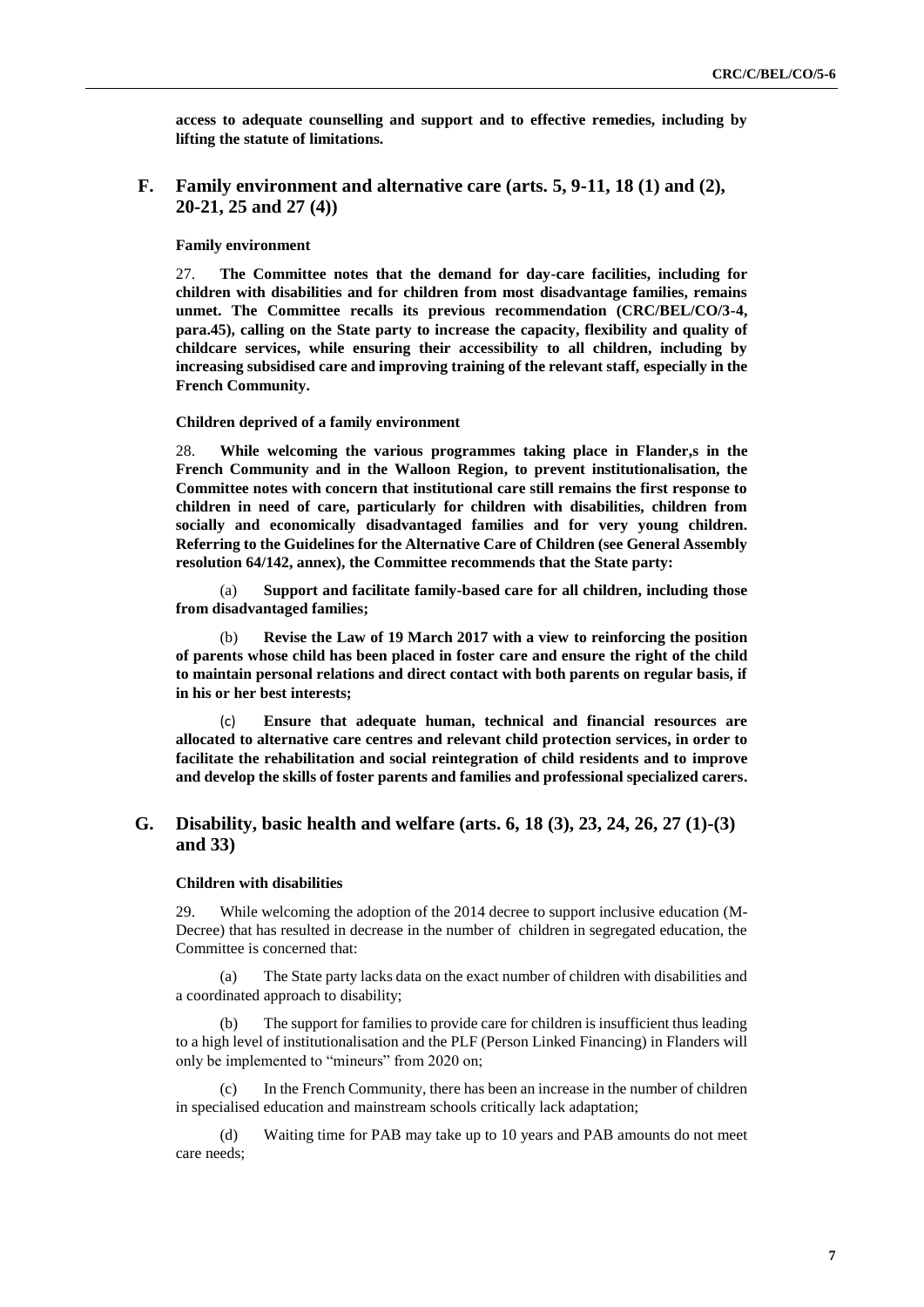(e) There are long waiting lists for care provision and the offer of in-patient, specialist and multidisciplinary care does not meet the demand; in the Walloon and Brussels Region, respite services are limited and lack quality.

30. **Referring to its general comment No. 9 (2006) on the rights of children with disabilities and reiterating its previous recommendations (CRC/C/BEL//CO/3-4, para. 55), the Committee urges the State party to:**

**(a) Improve the collection of data on children with disabilities, in particular very young children and children with intellectual and psycho-social disabilities, to inform the policies in all regions in consultation with children with disabilities and their representative organizations;**

**(b) Provide inclusive education for all children with disabilities including by ensuring the reasonable accommodation of school infrastructure and places for sport and leisure; school transportation, training and assigning specialized teachers for individual support and all due attention to individual needs of children;** 

**(c) Take immediate measures to ensure that children with disabilities have access to quality and timely health care in all parts of the State party, including early detection and intervention programmes and respite services;**

**(d) Encourage introducing PAB countrywide in amounts adjusted to the child's needs and with no waiting periods.** 

#### **Breastfeeding**

31. **The Committee recommends that the State party take measures to improve the practice of exclusive breastfeeding during the first 6 months of age, systematically collect data in accordance with WHO definitions and indicators, ratify ILO Convention No. 183 and increase the number of hospitals implementing the Child Friendly Hospital Initiative.**

## **Mental health**

32. While noting the adoption of the national action plan (2015-2020) on a new mental health policy for children and adolescents, the initiatives with the focus on prevention and early detection in Flanders, the Wallon Region and Brussels and the order (2013) aiming to reduce mental healthcare fees, the Committee is deeply concerned at a growing number of children suffering from psychological problems like stress and at high prevalence of suicide in children. The Committee is also concerned that:

(a) There is insufficient timely and accessible primary psychological assistance, while medication and placement in psychiatric care are commonly used to treat psychological problems;

(b) The prescription of psycho-stimulants to children diagnosed with attention deficit hyperactivity disorder (ADHD) has risen;

(c) Seeking mental healthcare is negatively perceived;

(d) There is a lack of psychological support and mental healthcare for refugee and migrant children.

33. **Taking note of target 3.4 of the Sustainable Development Goals, the Committee recommends that the State party:**

(a) **Undertake studies on the causes and prevalence of stress, suicide and attention deficit hyperactivity disorder among children and, based on the results of such studies, take comprehensive measures to effectively address these phenomena, including through psychological, educational and social measures and therapies;**

(b) **Ensure that prescription of drugs to children with ADD/ADHD is used as a measure of last resort and that children and their parents are properly informed about the possible side effects of this medical treatment and about non-medical alternatives.**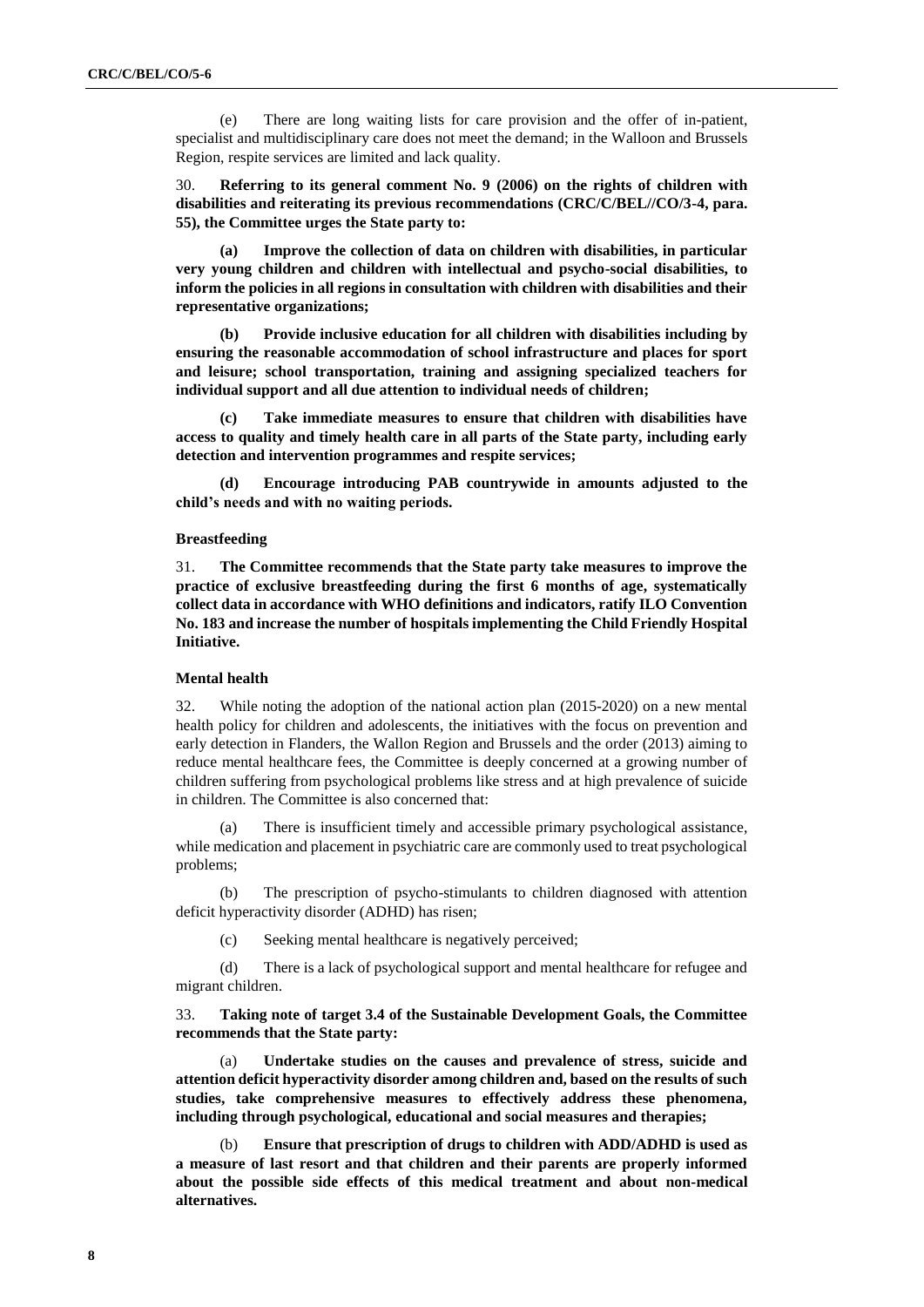(c) **Conduct awareness-raising programmes, including campaigns, to promote a positive image of mental healthcare and encourage children to seek psychological support whenever needed;**

(d) **Ensure access to psychologists, psychiatrists and specialised therapists, as well as interpreters and intercultural mediators, for refugee and migrant children, including in shelter settings.**

#### **Adolescent health**

34. **With reference to its general comments No. 4 (2003) on adolescent health and No. 20 (2016) on the implementation of the rights of the child during adolescence and taking note of targets 3.5 and 2.2 of the Sustainable Development Goals, the Committee recommends that the State party strengthen its efforts to prevent and combat obesity and the incidence of substance abuse, particularly cannabis, tobacco and alcohol, in children and adolescents. The Committee urges the State party to raise the legal age to buy tobacco to 18 years.** 

#### **Environmental health and climate change**

35. **The Committee notes a high level of air pollution, particularly from road transport, in the State party and its negative impact on climate and children's health, contributing to an increase in asthma and respiratory diseases while their exact prevalence remains unknown. Taking note of targets 3.9 and 13.5 of the Sustainable Development Goals, the Committee recommends that the State party:** 

(a) **Conduct an assessment of air pollution on children's health and a study on the prevalence of asthma and respiratory diseases in children as a basis for designing a well-resourced strategy to remedy the situation, and regulate the maximum concentrations of air-pollutant emissions, including from road transport;** 

(b) **Develop a comprehensive national plan for reducing the level of greenhouse emissions to prevent dangerous climate impact, while ensuring that the special vulnerabilities and needs of children, as well as their views, are taken into account;** 

(c) **Strengthen awareness-raising of environmental health and climate change among children, with active participation of schools.**

#### **Standard of living**

36. While welcoming the new model of family benefits adopted by the competent State party entities, the Committee is seriously concerned that the measures taken by the State party have not had the desired impact on the reduction of child poverty, with up to 18.6 per cent of children at risk of poverty. It is also concerned at:

(a) A particularly high risk of poverty in families with two unemployed parents, single-parent families and families of non-EU origins;

(b) The extent of inadequate housing, homelessness and forced evictions, as well as cuts in welfare benefits that make children vulnerable to begging.

37. **Taking note of target 1.3 of the Sustainable Development Goals and recalling its previous recommendations (CRC/C/BEL/CO/3-4, paras. 65 and 73), the Committee urges the State party to intensify its efforts to eradicate child poverty and particularly to:**

(a) **Develop and implement a comprehensive rights-based poverty strategy in relation to children, with a set of time-bound and measurable indicators and a particular focus on children from disadvantaged families;** 

(b) **Ensure that all children in the State party enjoy the right to adequate housing and that children from Roma families benefit from housing adapted to their lifestyle;**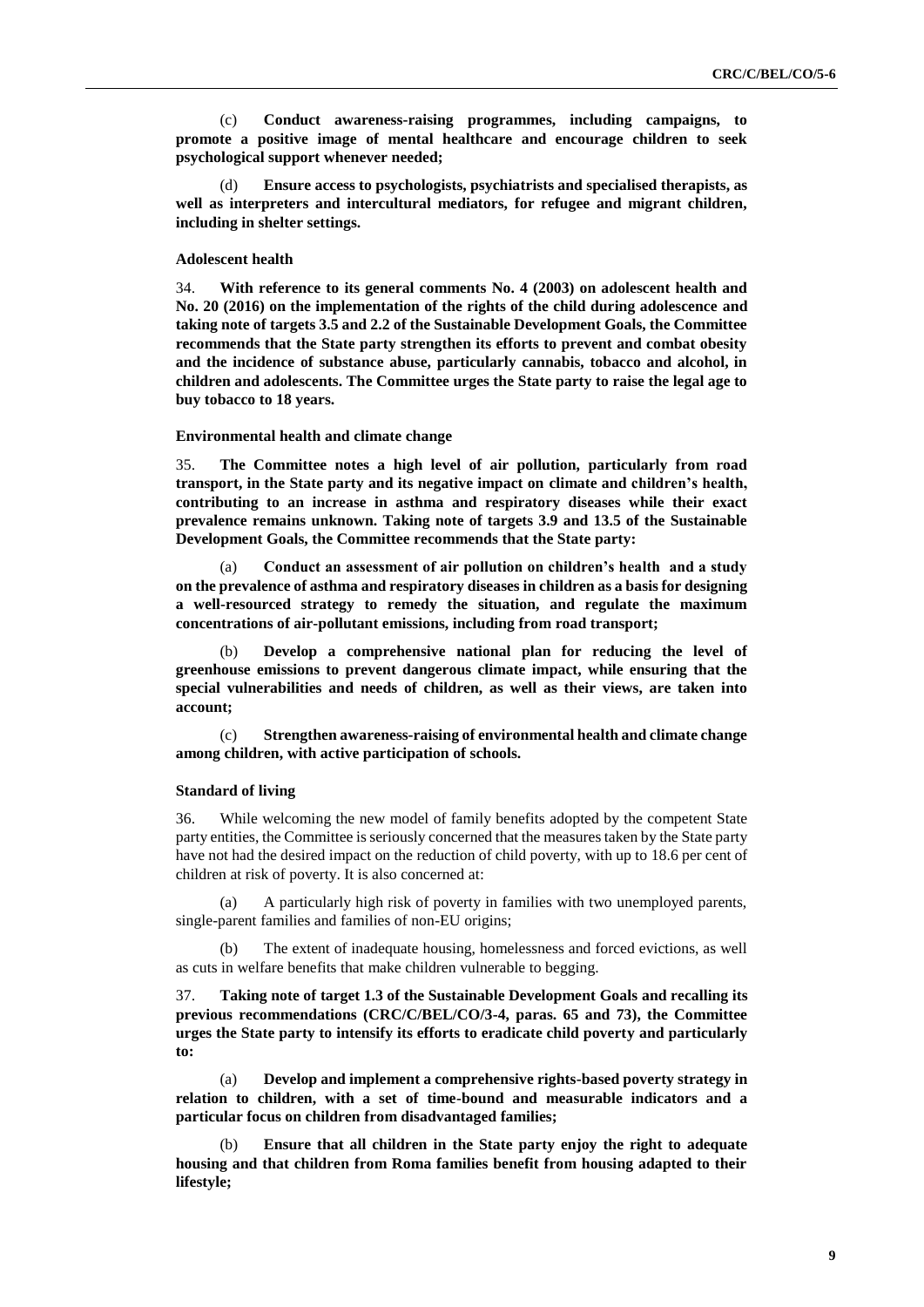(c) **Take comprehensive measures to effectively address the root causes of begging, ensure that the children concerned are maintained in school;** 

(d) **Review the system of welfare benefits for all children and disadvantaged families in all regions and communities to ensure that they guarantee a decent standard of living, while taking into account different family situations, and enable all children to access their rights under the Convention without discrimination.**

# **H. Education, leisure and cultural activities (arts. 28, 29, 30 and 31)**

### **Education, including vocational training and guidance**

38. The Committee is seriously concerned that:

(a) Children from socially and economically disadvantaged families and children with a migrant background face barriers in accessing quality education, including school fees and discrimination by peers and teachers, which leads to underperformance, overrepresentation in technical and vocational education, dropout, expulsions and not obtaining the school diploma;

(b) School costs for nursery, primary and secondary education and the withdrawal of the school allowances in case of frequent absences in Flemish schools negatively impact children from the most economically and socially disadvantaged families;

(c) Primary and high schools lack capacity to accommodate a growing children population;

(d) Bullying and violence in school, both by peers and teachers, remains pervasive.

39. **Referring to target 4.1 of the Sustainable Development Goals, the Committee urges the State party to:** 

(a) **Intensify its efforts to combat inequalities and encourage equal opportunities in education, while fostering integration of children in disadvantaged situations;** 

(b) **Prevent and combat discrimination at school, effectively investigate discrimination allegations and raise awareness of children and their parents about the complaint mechanisms;** 

(c) **Strengthen teachers training in diversity, intercultural competence and conflict mediation to empower them as facilitators for integration of children with diverse backgrounds in a cohesive and welcoming environment;**

(d) **Repeal school costs in all regions of the State party;**

(e) **Review the Flemish anti-dropout policy and actively develop nonrepressive measures to ensure that children in disadvantaged situations remain in education and access education paths of their choice;** 

(f) **Increase the capacity of schools and expand the number of school places in the Brussels-capital region;**

(g) **Intensify measures to combat bullying, including cyberbullying, that encompasses prevention, early detection mechanisms, the empowerment of children and professionals, intervention protocols and harmonized guidelines for the collection of case-related data.** 

**Rest, leisure, recreation and cultural and artistic activities**

40. **With reference to its general comment No. 17 (2013) on the right of the child to rest, leisure, play, recreational activities, cultural life and the arts, the Committee recommends that the State party strengthen its efforts to guarantee the right of children, including children from disadvantaged families, with disabilities, refugee and migrant children, to rest and leisure and sufficient time to engage in play and recreational activities that are safe, accessible, inclusive, reachable by public transport,**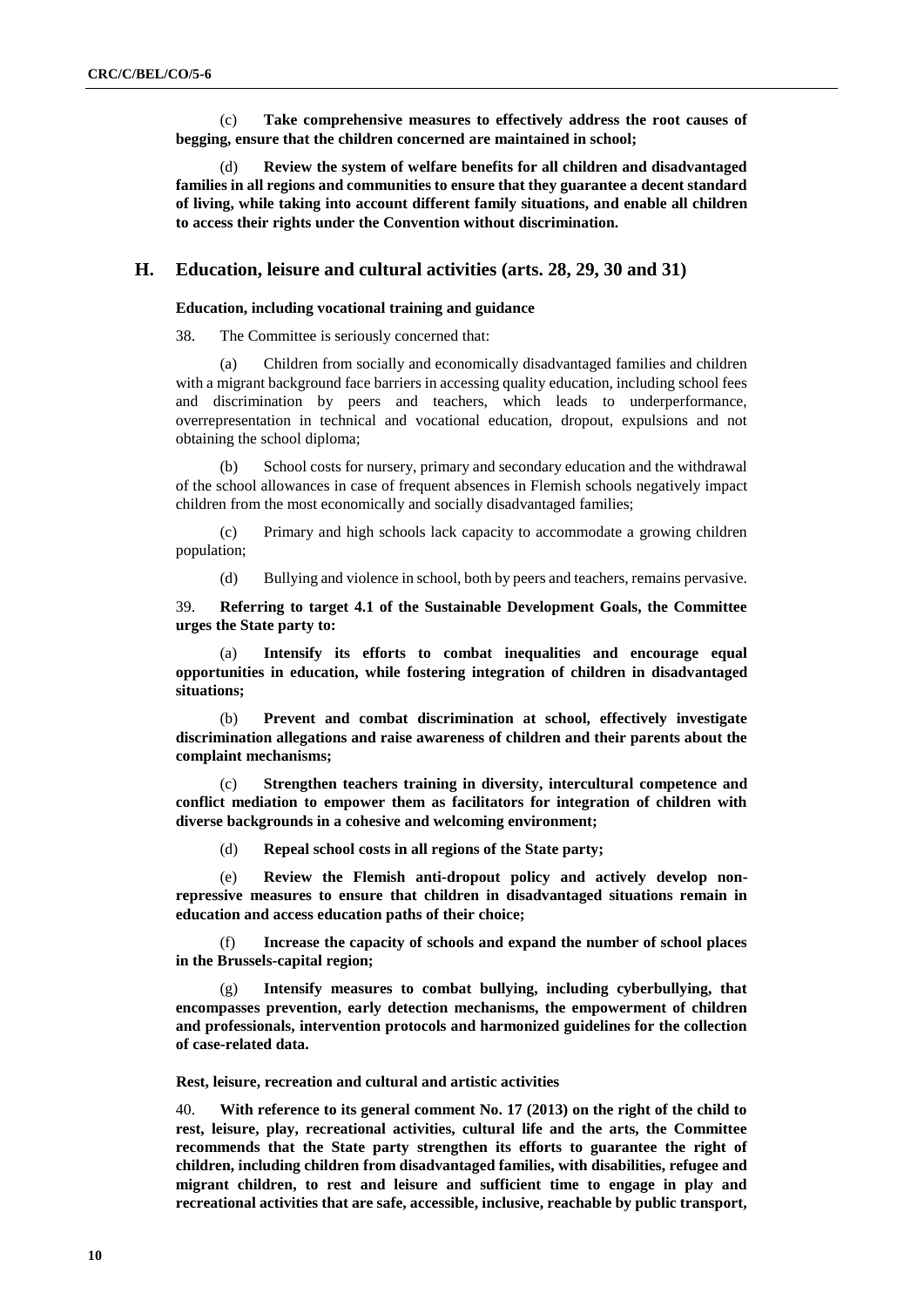**smoke-free and age-appropriate. The Committee also recommends that the State party maintain and ensure access to landscaped green areas and open spaces for children.**

# **I. Special protection measures (arts. 22, 30, 32-33, 35-36, 37 (b)-(d), 38, 39 and 40)**

## **Unaccompanied children**

41. The Committee welcomes the measures taken to respond to arrivals of unaccompanied children, particularly the procedure to determine a "lasting solution" in the best interests of the child for unaccompanied children, regardless of their application for asylum and guardianship extension to unaccompanied children from the European Economic Area. However, the Committee is concerned that reportedly:

(a) The three-phase test used to determine the age of unaccompanied children is intrusive and unreliable and the appeal procedure lacks effectiveness;

(b) A number of unaccompanied and separated children have been subjected to different forms of abuse, including physical violence by local police, unlawful detention over 24 hours and a lack of systematic referral to the Guardianship Service and other child protection authorities, while children are not aware of their rights and complaint mechanisms;

(c) A high incidence of disappearances among unaccompanied children transiting Belgium;

(d) Unaccompanied children are housed in adult asylum-seeker centres, while children in transit do not access shelter.

42. **With reference to the Committee's general comment No. 6 (2005) on the treatment of unaccompanied and separated children outside their country of origin, the Committee recommends that the State party:**

(a) **Develop a uniform protocol on age-determination methods that is multidisciplinary, scientifically-based, respectful of children's rights and used only in cases of serious doubt about the claimed age and in consideration of documentary or other forms of evidence available, and ensure access to effective appeal mechanisms;**

(b) **Effectively investigate cases of abuse with regard to unaccompanied children;**

(c) **Strengthen immediate protection measures for all unaccompanied children and ensure systematic and timely referral to the Guardianship Service;** 

(d) **Improve shelter provision to unaccompanied children, including by ensuring the availability of the youth welfare system and foster care for all unaccompanied children, regardless of their age.**

#### **Children in a situation of migration**

43. The Committee is deeply concerned that:

(a) Pursuant to the 2011 amendment to Article 74/9 of the Aliens Act and the Royal Decree of 22 July 2018, the State party resumed the practice of detaining families with children, including in closed centres;

(b) Best interests of the child are not given due consideration in the context of asylum procedures and family reunification.

44. **With reference to joint general comments No. 3 and No. 4 (2017) of the Committee on the Protection of the Rights of All Migrant Workers and Members of Their Families / No. 22 and No. 23 (2017) of the Committee on the Rights of the Child on the human rights of children in the context of international migration, the Committee reiterates its previous recommendation (CRC/C/BEL/CO/3-4, para. 77) and urges the State party to:**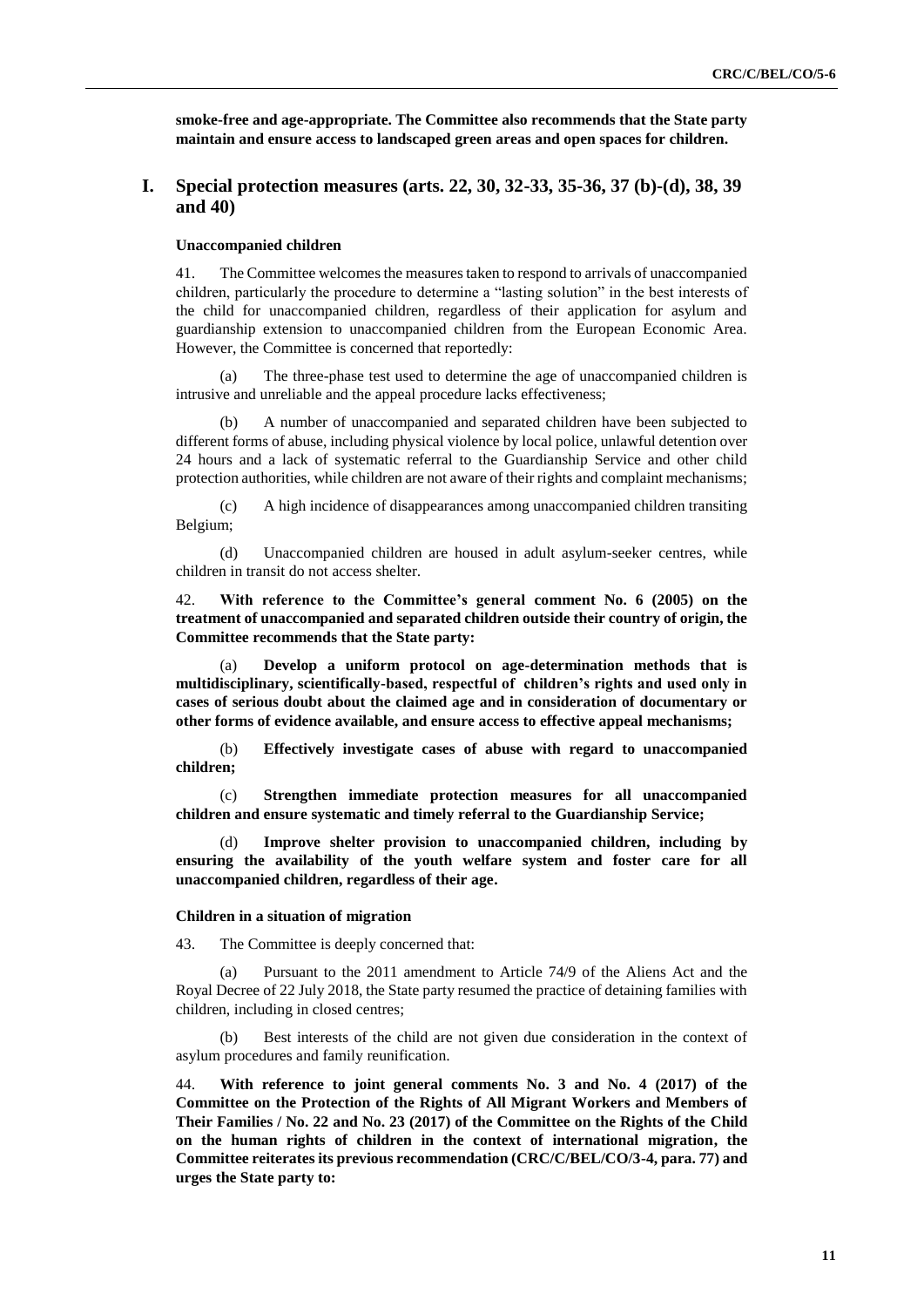(a) **Put an end to the detention of children in closed centres, and use noncustodial solutions;** 

(b) **Ensure that the best interests of the child are a primary consideration, including in matters relating to asylum and family reunification;** 

(c) **Develop and disseminate child-friendly tools to inform asylum-seeking children about their rights and the ways to seek justice.**

#### **Sale, trafficking and abduction**

45. **Welcoming the adoption of the National Action Plan (2015-2019) on Human Trafficking and the 2016 directive on the policy for investigation and prosecution concerning the exploitation of begging, the Committee reiterates its previous recommendations (CRC/C/BEL/CO/3-4, para.81) and recommends that the State party:** 

(a) **Establish a centralised and comprehensive data system on human trafficking;**

(b) **Effectively document and address cases of child exploitation by** *loverboys***;**

(c) **Take effective measures to safeguard children's rights in its territory, especially those of unaccompanied children, to ensure that they do not fall prey to traffickers and expedite status-determination procedures for children who may be victims of trafficking for the purposes of exploitation;**

(d) **Allocate sufficient financial, human and technical resources to identify and investigate cases of trafficking involving children, including the exploitation of begging, and to provide legal aid to child victims of trafficking;**

**Systematically provide training on identification and referral of child victims of trafficking, including exploitation of begging, to law-enforcement officers, border guards, civil servants social and health workers;** 

(f) **Conduct large awareness-raising campaigns to prevent the occurrence of trafficking.** 

#### **Administration of juvenile justice**

46. The Committee welcomes the extension of the right to legal assistance to every suspect as from the first interrogation and the establishment of the family and youth court in 2014. It is nevertheless seriously concerned that its remaining recommendations (CRC/C/BEL/CO/3-4, para. 83) were not fully implemented. It is further concerned that under the 2013 amendment to the Act on municipal administrative penalties, the age for imposing such penalties was lowered from 16 to 14 years old, and that new penalties were introduced.

47. **With reference to its general comment No. 10 (2007) on children's rights in juvenile justice, the Committee reiterates its previous recommendations and urges the State party to:**

(a) **Eliminate every possibility for a child to be tried in adult courts and detained with adults;**

(b) **Ensure that accessible and qualified legal assistance is provided without delay;** 

(c) **Promote non-judicial measures, such as diversion, mediation and counselling, for children accused of criminal offences and, wherever possible, the use of non-custodial sentences for children, such as probation or community service;** 

(d) **Use detention as a measure of last resort and for the shortest period of time; In cases where detention is unavoidable, ensure that detention conditions are compliant with international standards, including with regard to access to education and health services, that children deprived of liberty are held in facilities close to their**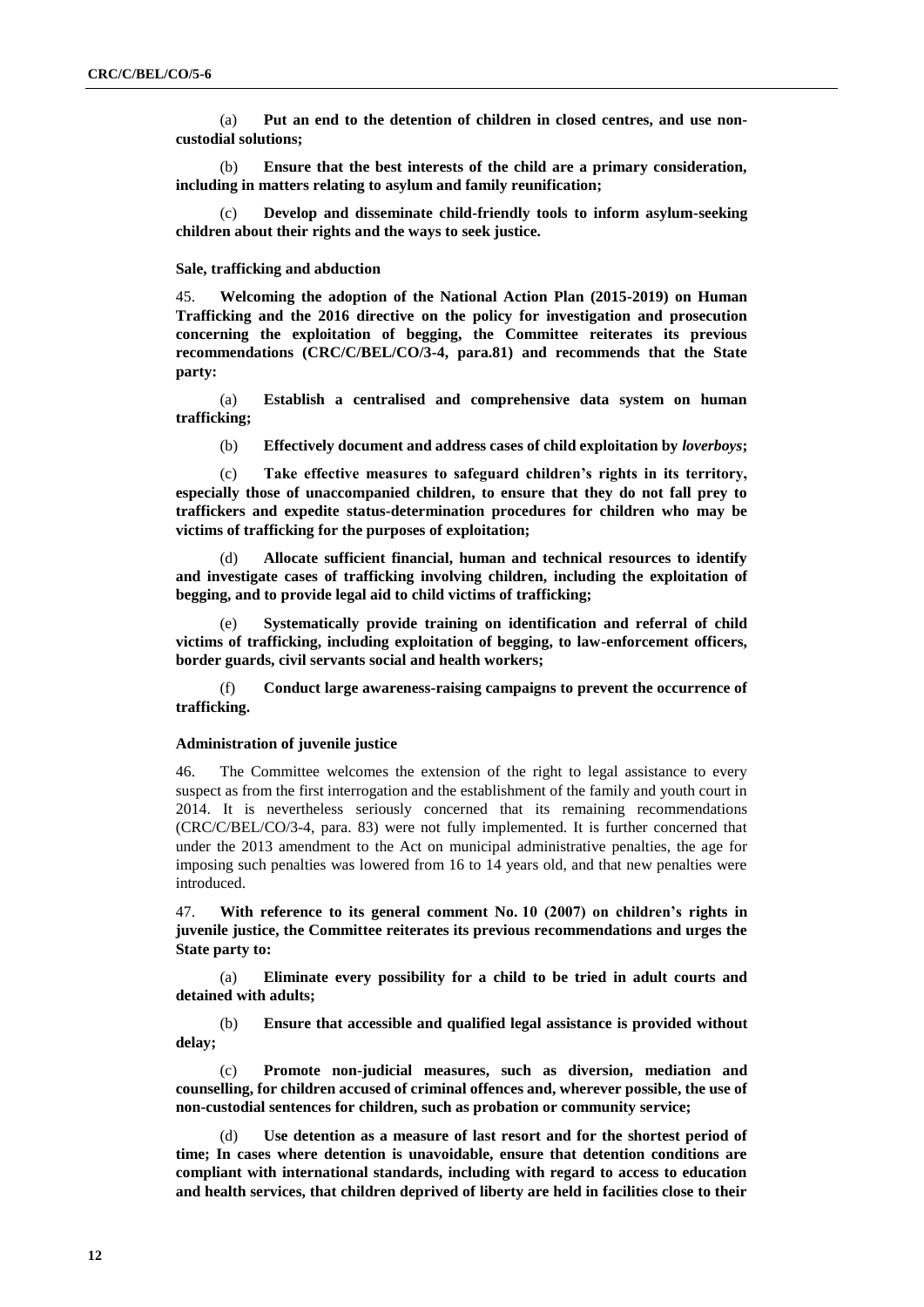**residence and served by public transport; and that detention is reviewed on a regular basis with a view to its withdrawal;** 

(e) **Ensure that lawyers and judges are trained on children's rights and use child-friendly approaches.**

(f) **Review the Act on municipal and administrative penalties with a view to ensuring that it is not applicable to children and that appropriate sanctions for antisocial behaviour can only be imposed within the juvenile justice system.**

**Follow up to the Committee's previous concluding observations and recommendations on the Optional Protocol on the sale of children, child prostitution and child pornography**

48. **While welcoming the 2014 and 2016 amendments to the Penal Code to strengthen protection of children from sexual exploitation and the commitment of the Flemish community to the Global Code of Ethics for Tourism, the Committee is concerned at the increased number of children exploited in prostitution, as well as at the overall lack of complete information on the implementation of its concluding observations of 2010 on the State party's initial report under the Optional Protocol and therefore reiterates its previous recommendations (CRC/C/OPSC/BEL/CO/1 -32, 34, 36).**

**Follow up to the Committee's previous concluding observations and recommendations on the Optional Protocol on children in armed conflict**

49. **The Committee welcomes the 2013 legislative amendments to suspend the military status for recruits under 18 years of age in times of war and prevent them from participating in "certain military missions that could put them at risk." The Committee recommends that the State party ban the participation of children under 18 years of age in all military operations regardless of the risk involved, in compliance with its declaration made upon its ratification of the Optional Protocol on the involvement of children in armed conflict.**

50. **The Committee notes the State party's decision to provide assistance with repatriation of Belgian children under the age of 10 years of foreign terrorist fighters located in Syria or Iraq and recommends that the State party:**

(a) **Develop and implement identification mechanisms for children who have been involved in or affected by armed conflict, including asylum-seeking and migrant children;** 

(b) **Taking into consideration paragraph 26 of the United Nations Security Council Resolution 2427 (2018), promptly facilitate the repatriation for all Belgian children and, wherever possible, their families, regardless of the age or degree of suspected involvement in the armed conflict and in compliance with article 9 of the Convention;** 

(c) **Ensure that the children concerned are treated as victims of trafficking in the context of armed conflict exploitation for criminal purposes, in line with the United Nations Security Council Resolution 2331 (2016), and are protected from retaliation and new recruitments and provided with the necessary assistance, rehabilitation and reintegration, including psychosocial support and legal aid;**

(d) **Ensure that the children who come into contact with the law enjoy all fair trial guarantees, in compliance with article 40 of the Convention, and are not stigmatised in relation to their involvement in any unlawful activities in which they have been compelled to engage;**

(e) **Seek the assistance of United Nations entities, such as UNODC, UNHCR and IOM, with identification of and assistance to child victims of trafficking in the context of armed conflict.**